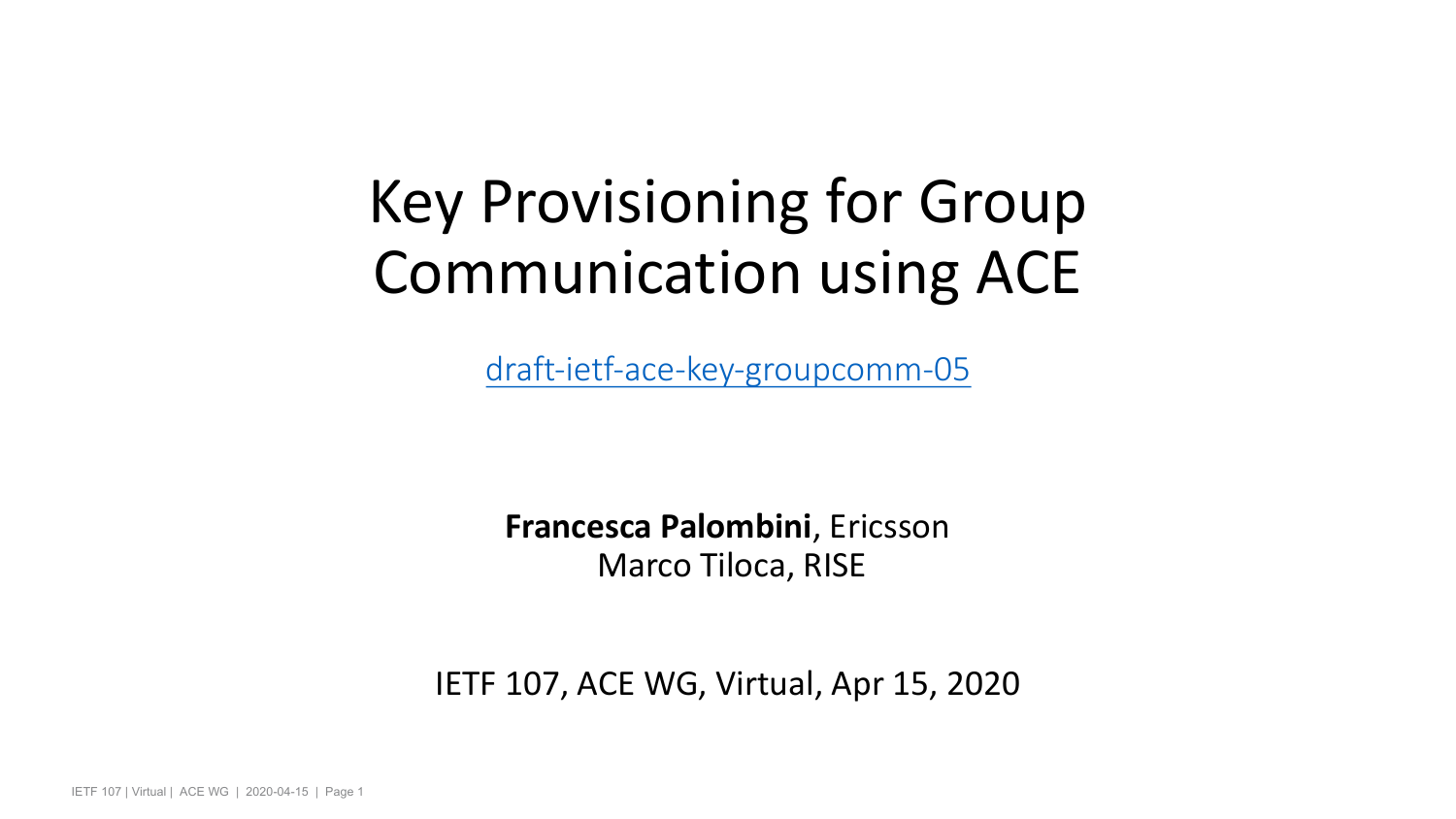

Figure 2: Message Flow Upon New Node's Joining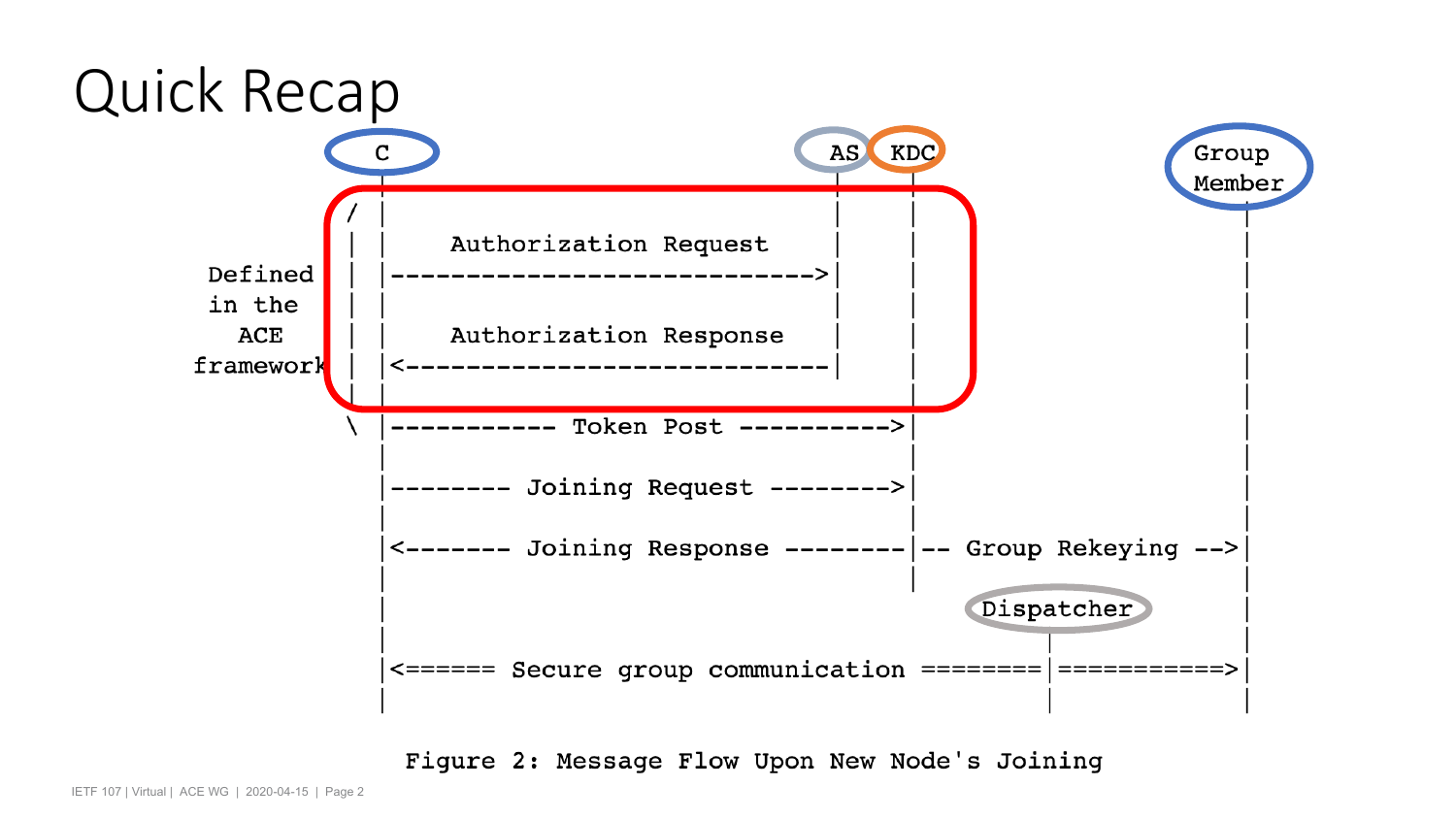# What's left?

- High level status update (and where to find in-detail updates)
- TODOs left from February's interim
- Updates that need ok from wg (already implemented)
	- "Scope question"
	- "Jim's proposal on legal requestor"
- Open github issues (including open points from latest review )
- Open points from mailing list posts
	- "Keeping the same key identifier for groups"
	- "Considerations on congestion control"
- Couple of open points to check from previous review (outdated?)





NOT Today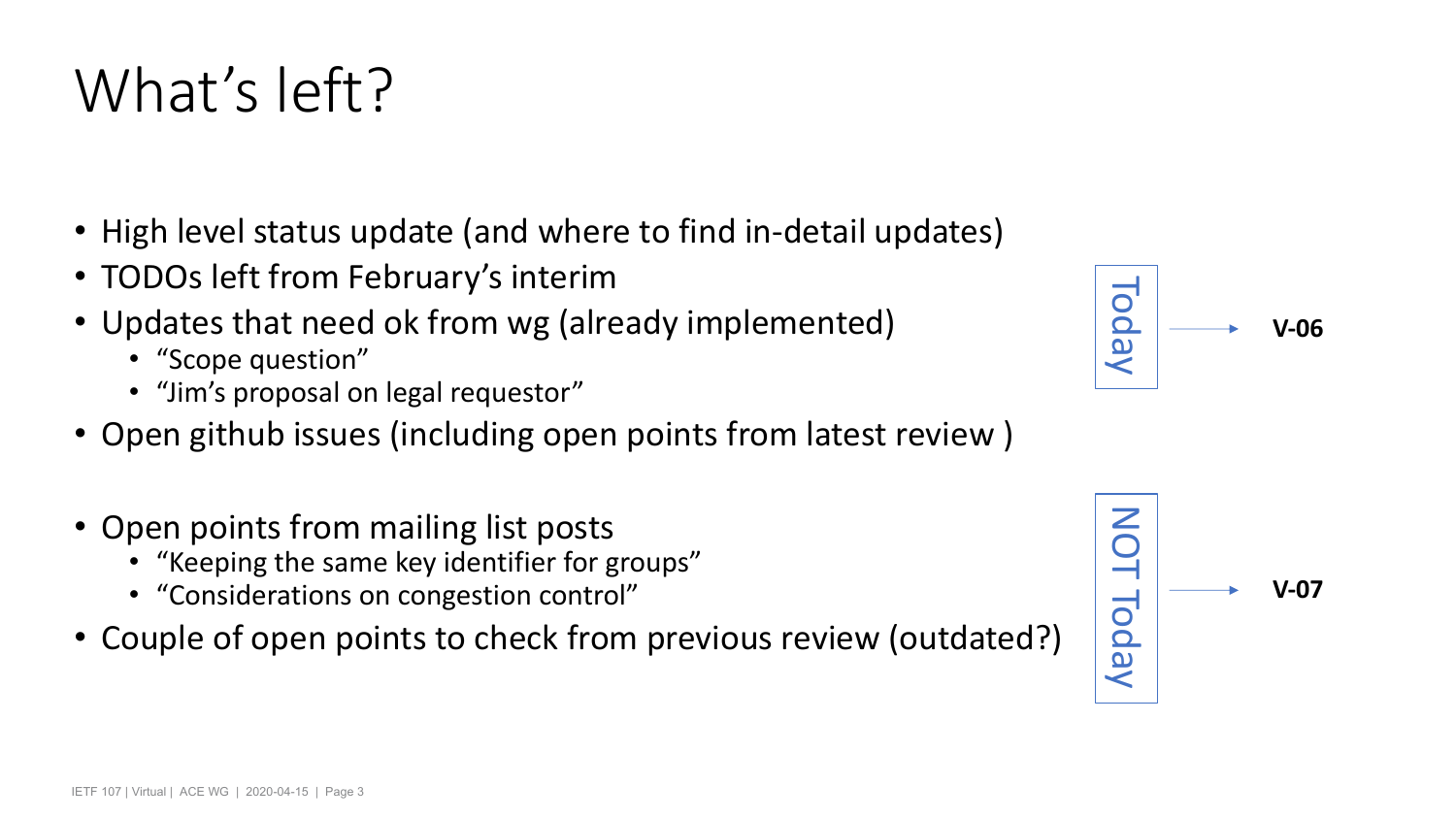# TODO left from February Interim

- Token to cover more than one group/topic at on
- Continue including Peter's review (editorials and https://mailarchive.ietf.org/arch/msg/ace/\_PDsf5rnGtV
- Continue including Jim's review Issues #46 #51 https://mailarchive.ietf.org/arch/msg/ace/mR-qwWEhm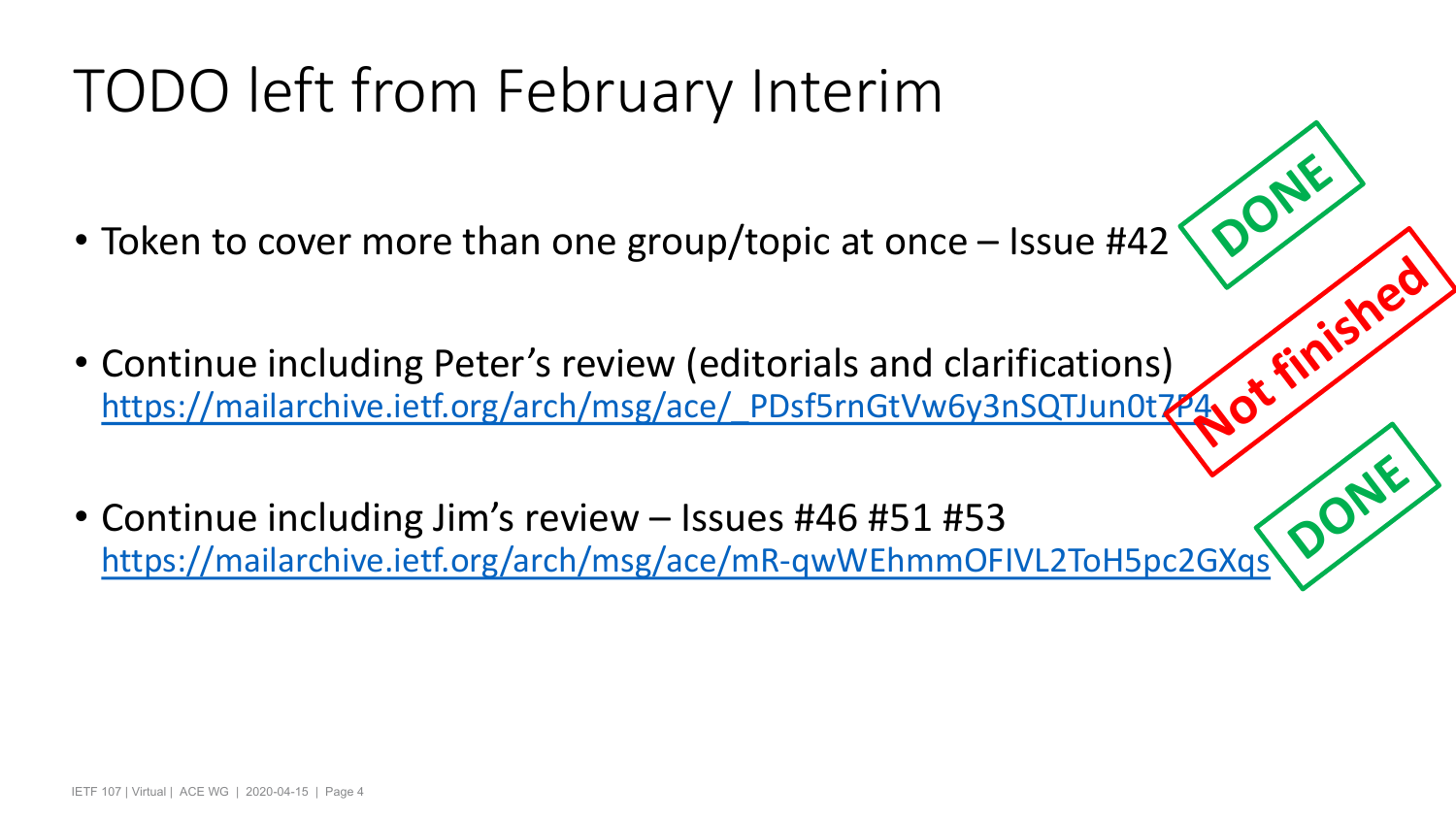## What happened since IETF  $106 - st$

#### • Version -04 was submitted January  $15<sup>th</sup>$  – Closed most points

- Review from Jim: https://mailarchive.ietf.org/arch/msg/ace/m
- Presented at January ACE interim
- Discussion at the February ACE interim

#### • Version -05 was submitted March 9<sup>th</sup>

- Based on the review from Jim.
- Review from Jim: https://mailarchive.ietf.org/arch/msg/ace/gs<br>  $\rightarrow$  github issues
- Work in progress in PR v-06 on github:
	- https://ace-wg.github.io/ace-key-groupcomm/v-06/draft-ietf-a
	- Most issues closed
	- Some open points left (later slides)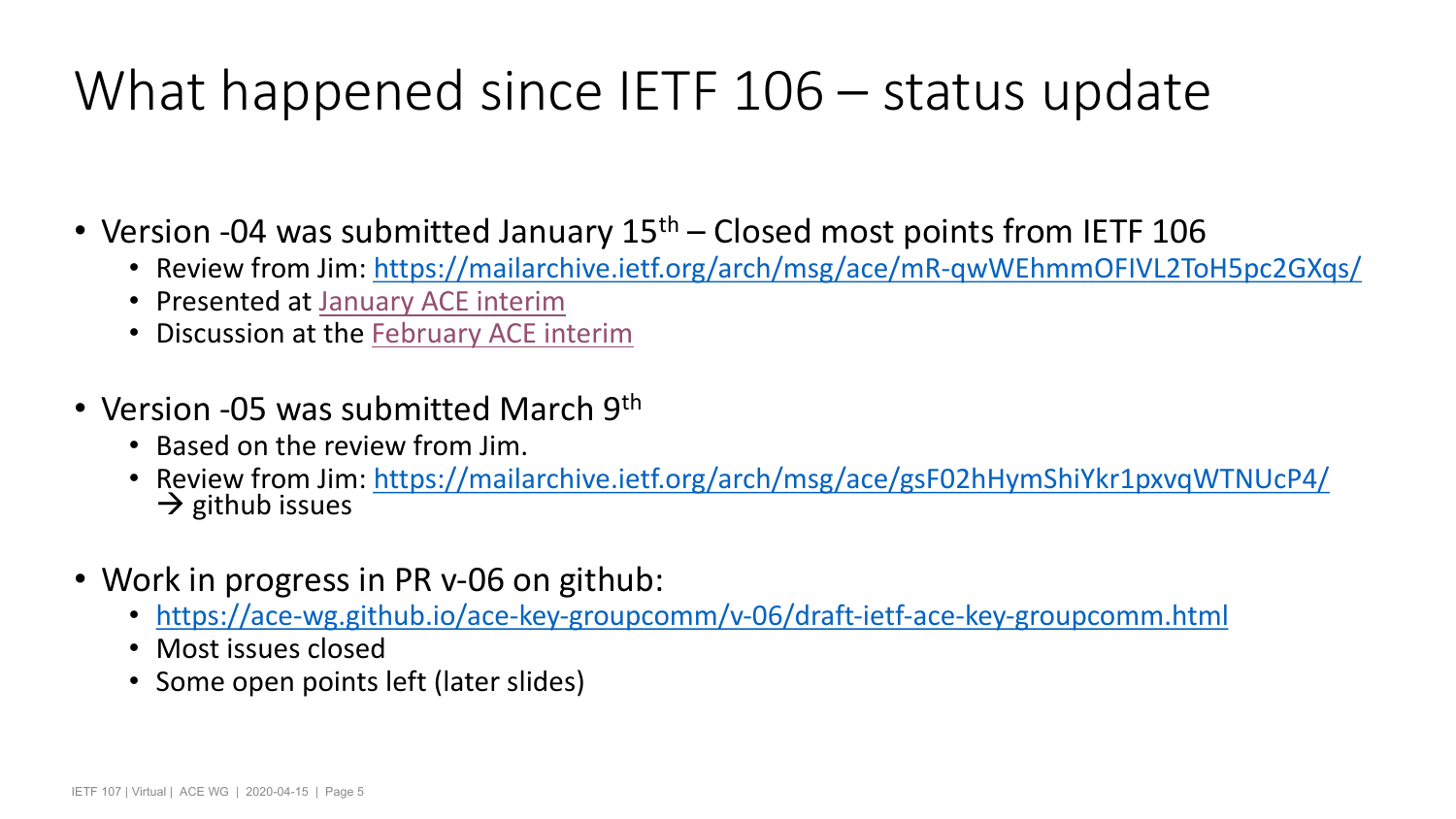#### New issues in github

https://github.com/ace-wg/ace-key-groupcomm/issues?page=1&q=is?

- New labels:
	- "editor done + wg review request"
	- "ongoing" • "question"
	- "PR v-06"
- 33 open / 51 closed
	- 27 editor done please review, explicit "agree, ok to close
	- 3 open
	- 3 question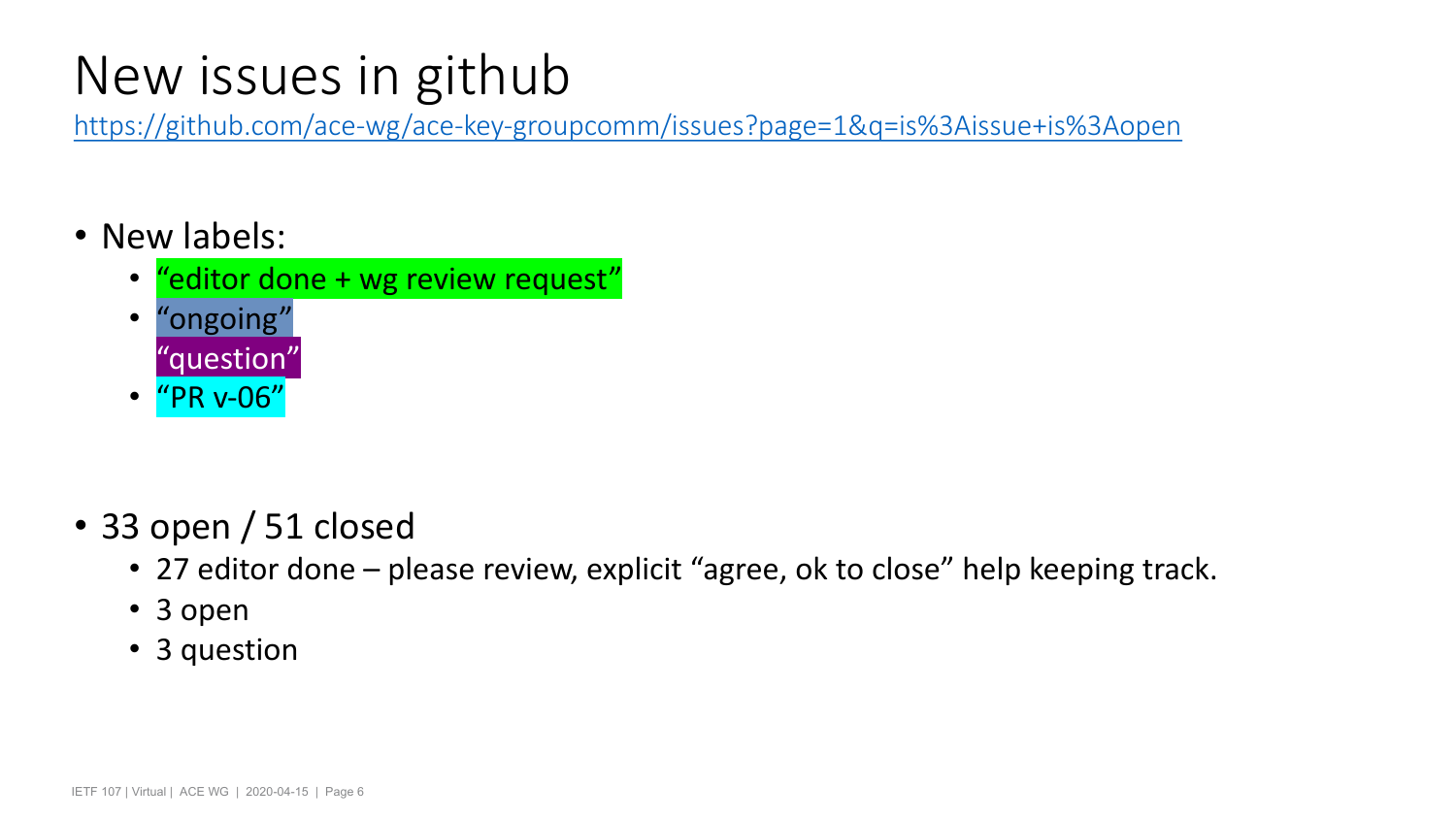## Scope question from Jim

(Or how we are dealing with multi-scope tokens)

- Goal: 1 access token covers multiple groups at once. 1 token post for several groups.
- Access token response:

```
sign info res = [ + sign infoentry ]sign_info_entry = [id : gid / [ + gid ],<br>sign alg : int / tstr,
                                  signparameters : any / nil,
                                  sign_key_parameters : any / nil,<br>? pub_key_enc_res = int / nil ]
```
• New format for scope.

```
scp = [ gid , ? ( role / [ 2*role ] ) ] 
scope = \leq  [ + scp ] >>
```
- A node can join several groups if they use the same pub key encoding and signing algorithm.
- 1 Token Post followed by several Joining exchanges
- **/!\ The same kdcnonce is used to join each different group. /!\**
	- kdcnonce is used as one of the input to the signature for the client to prove possession of its private key (also over client nonce)
	- ace-key-groupcomm-OSCORE does it differently, based on the existing sec association Client-KDC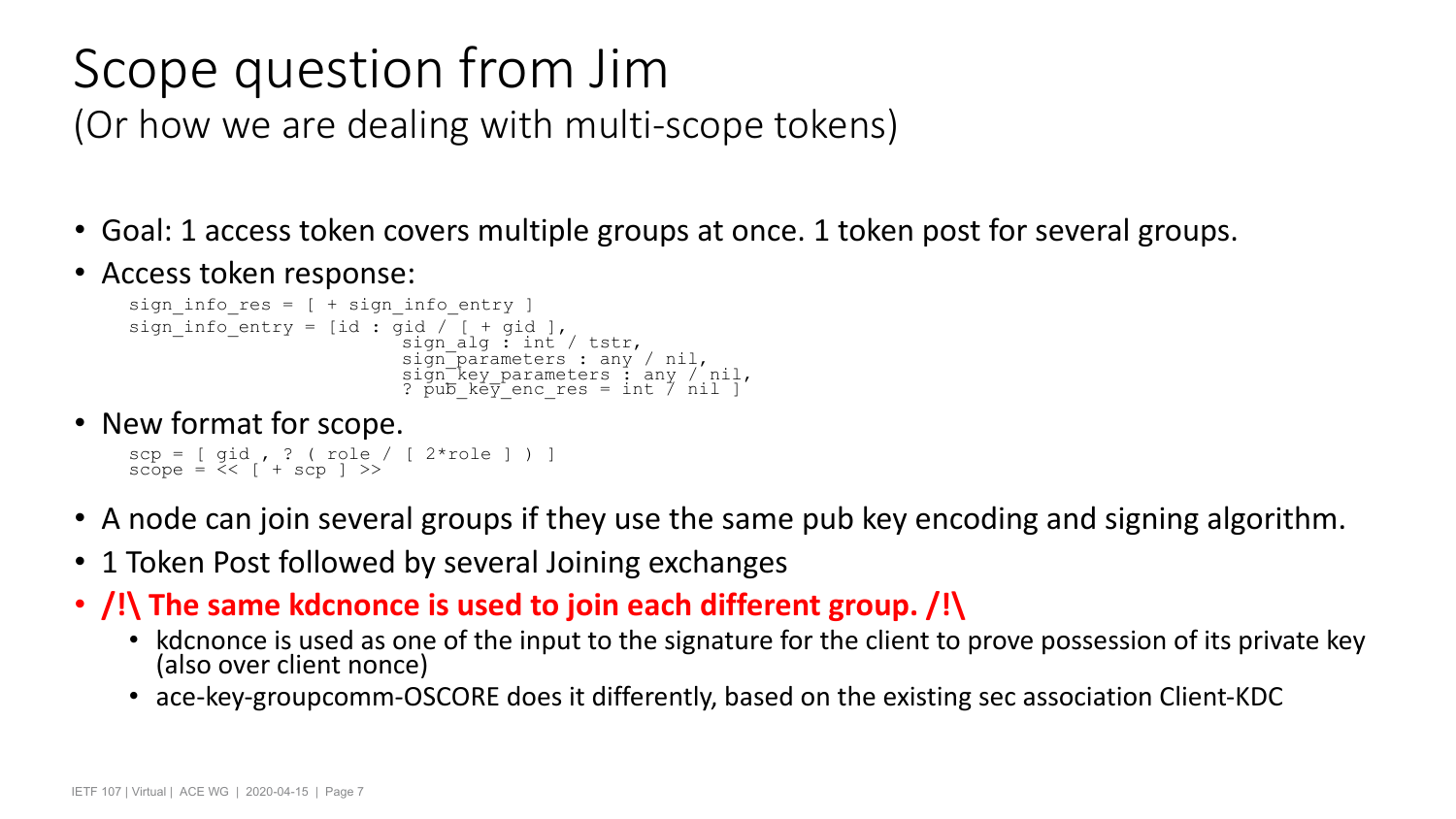#### Scope question (Or how we are dealing with multi-scope tokens)

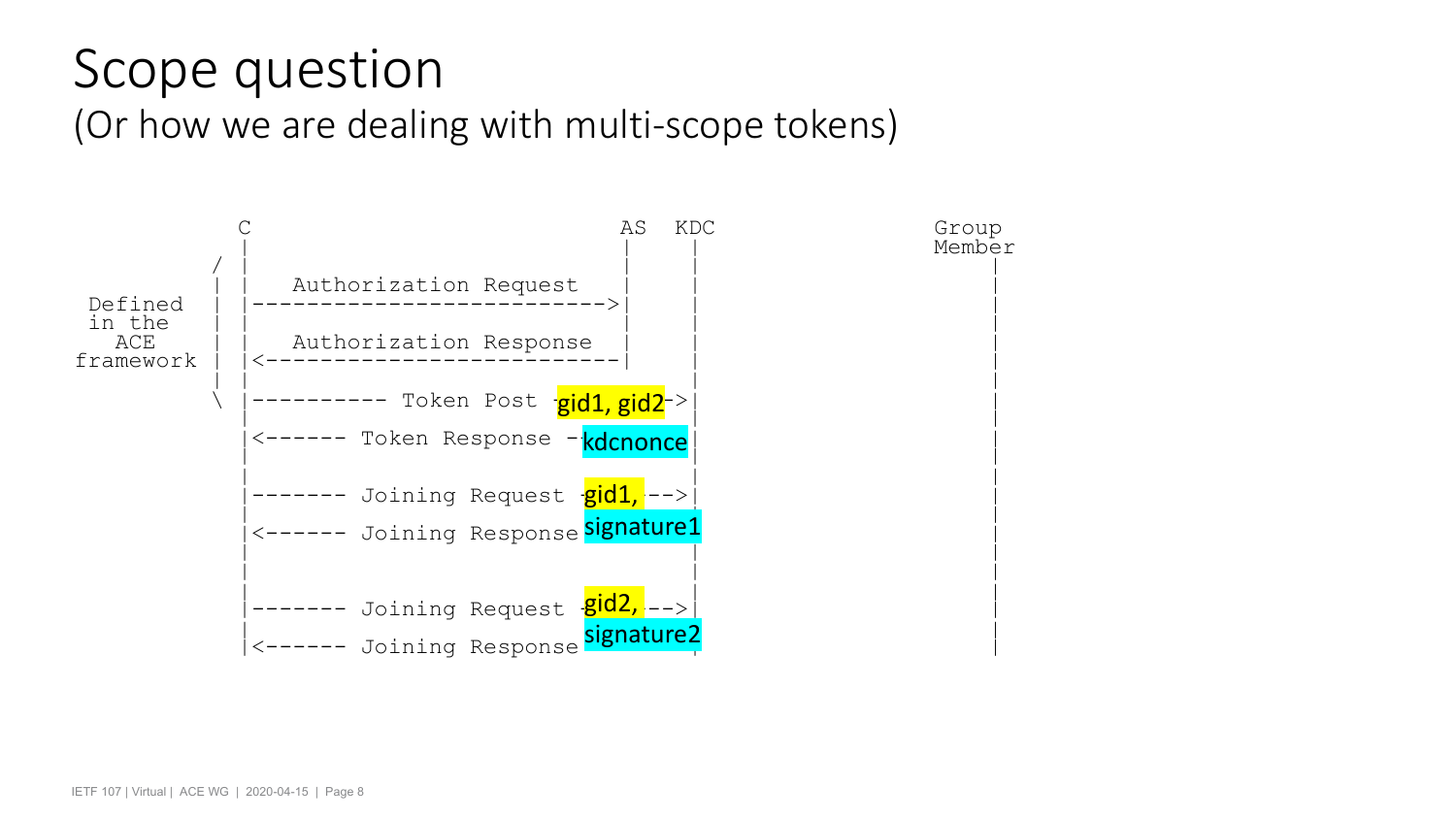## Jim's proposal on legal requestor

- Goal: role to be propagated along with the signature public key for each node from the KDC to the server during the joining process.
- Issue #65
- Addition of "peer roles" parameter to reflect that:

```
pub keys = \langle \langle[key1, key2, key3]>>
peer roles = [requester, requester, [requester, responder]]
```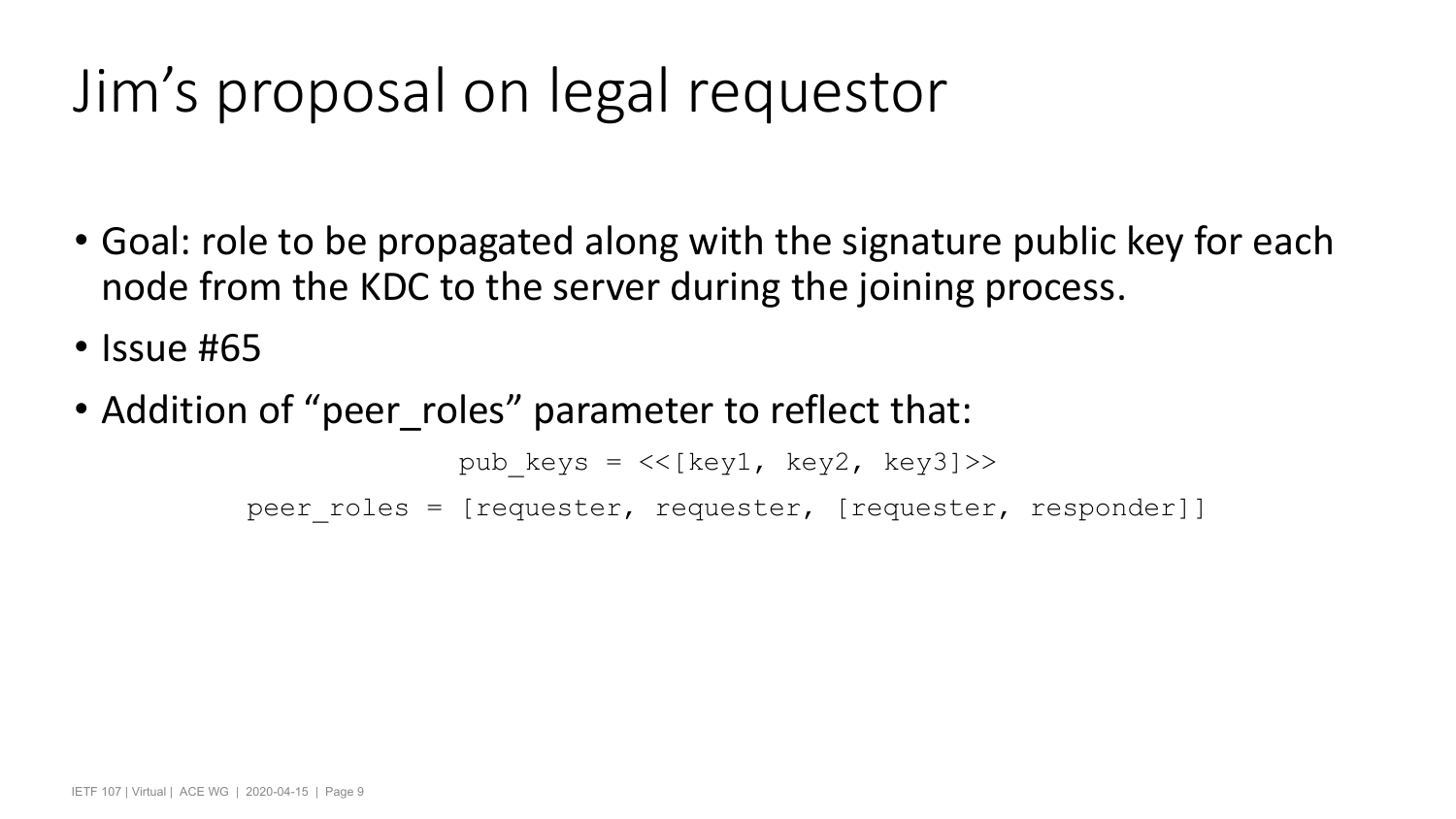## Issue #60 - When are the public key of possession required to be preser

My main question is: what does this consideration applies to? It could apply to the joining process a<br>public key to the KDC). These are quite perpendicular though (1 -> joining, 2 -> pub-key, 3 -> not sup<sub>l</sub> *be covering the join – leave – rejoin with the same token process, that is not very well covered right now, is that something we need to expand on?*

- 1. No public key with the right parameters has been associated with the token in this case bot<br>What we do say is that key and proof of possession are **required** during join process if KDC co *So one key will always be associated with the token. 1 is a quite convoluted way to say: "always at joining" (which we already say…) or is this supposed to cover another case?*
- 2. One public key with the right parameters has been associated with the token in this case the *Are we talking about after joining, posting a new pub key to the KDC? Then both are needed. Unless the key is the same…in which case it is useless to repost the same to pub-key.*
	- a) neither are present,
	- b) just the key is present (proof already has been done),
	- c) both are present
- 3. Multiple public keys with the right parameters have been associated with the token In this The KDC only keeps one public key per node (see pub-key handler), this is not supported. In w *than one key? Is this something we want?*
	- a) just the key is present (proof has already been done) or
	- b) both are present

Such a change would seem to maximize the number of times that the public key can be omitted and omitted. In the event that the proof is needed, the error would return a new server nonce to be use

*I think right now we already cover the case where the key and proof MUST be sent in each section.* V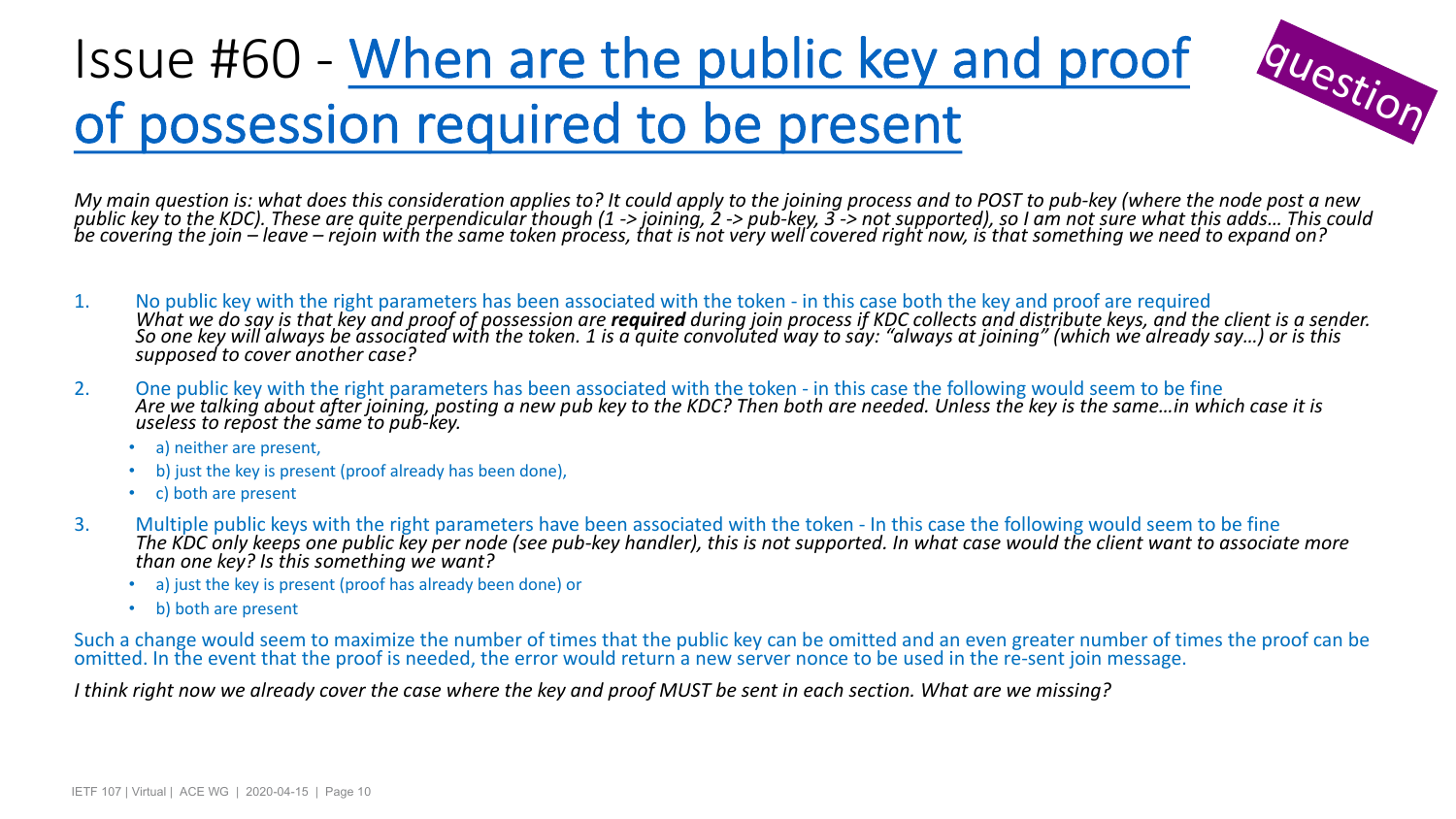#### $Issue$  #83 - Section 4.1.7.1 - Group if public key is replaced

In section 4.1.7.1 (POST to pub-key)

If a public key is replaced, does this constitute a reason that a key roll over is going to be required? needs to be distributed proactively if it is allowed otherwise things may be really messed up?

The answer is not necessarily, but nothing stops the The answer is not necessarily, but nothing stops the The rollover if it wants.

I think this should be already clear, do we need ar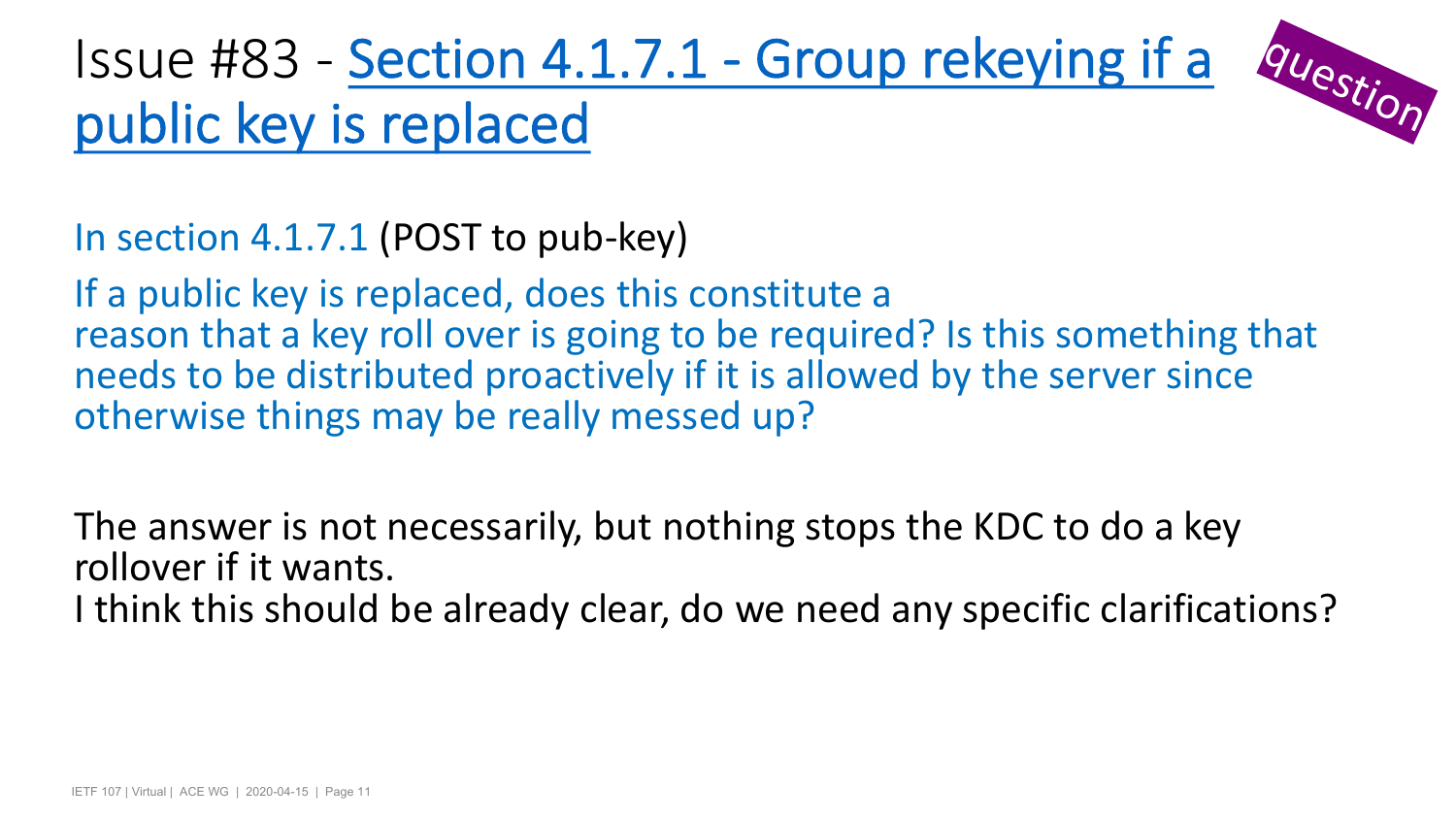## Issue #88 - Section 7 - Expand the f paragraph.

*When a Client receives a message from a sender for the first tim in place to avoid replay, e.g. Appendix B.2 of [RFC8613].*

This need to be explained a bit more. I know what this is talking about but my first thought was how can it be if this is the first time I have seen it? This should probably also the possible mitigation that it is limited by the time since the last the key was rolled over.

So, the additional detail should cover:

- A mechanism like Appendix B.2 of OSCORE are useful in case that the recipient can be on the safe side.
- If the group is rekeying, the time window between the end of context is safe to go. A group rekeying puts the recipients on Is that it?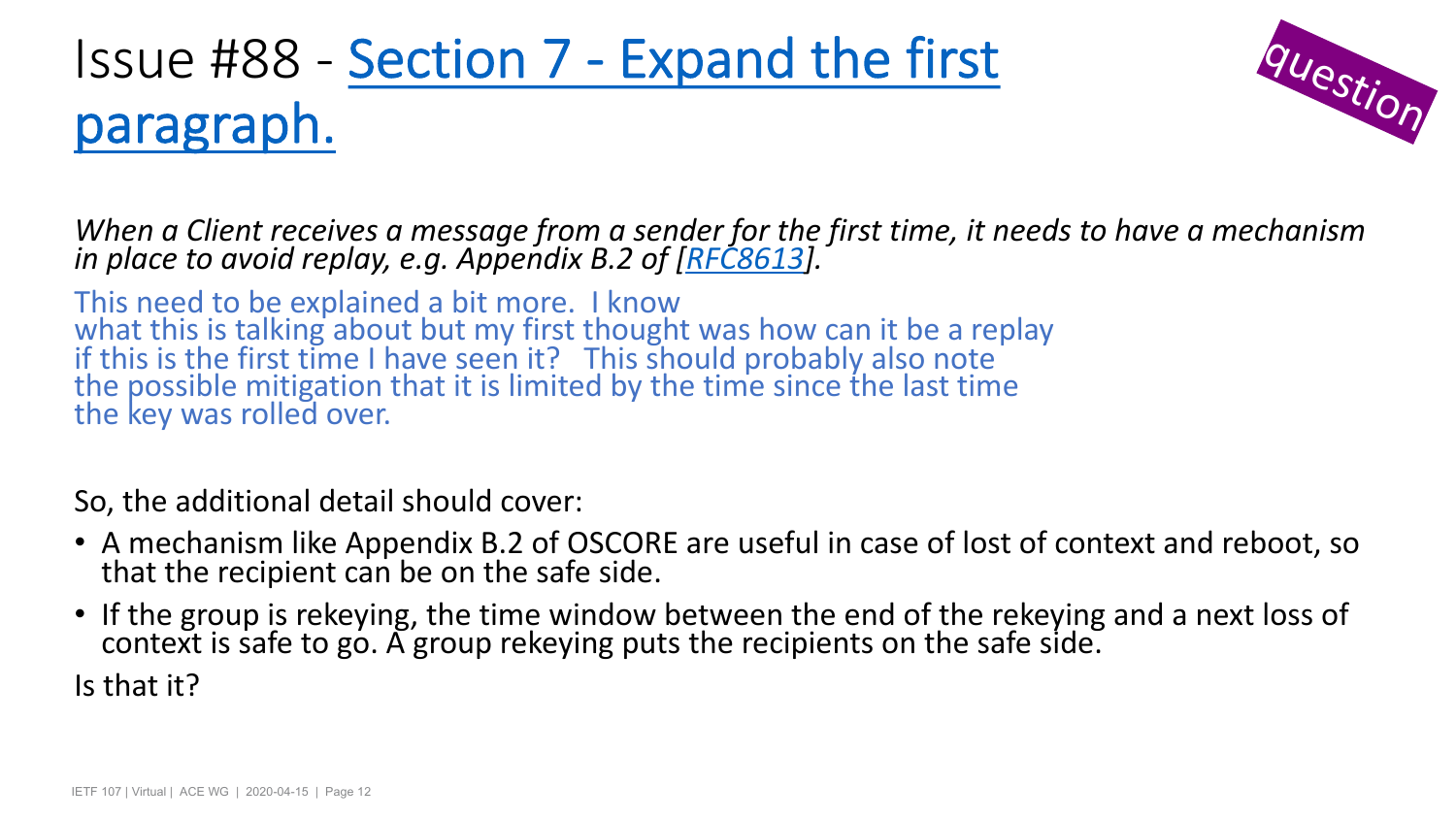## Issue #77 - Section 4.1.3.1 - FETCH keys based on node roles

I would like to have the ability to do a fetch based on the roles of the client associated with the public key. That is I would like to retrieve only those public keys associated with a requestor.

Right now: FETCH to /ace-group/GROUPNAME/pub\_key with payload: [node1, node2, node3]

Proposal: FETCH to /ace-group/GROUPNAME/pub\_key with payload:

[ [ role1, role2 ], [ node1, node2, node3 ] ]  $\rightarrow$  this means I want all keys for th and for the nodes "node1", "node2", "node3"

**NOTES** 

- this is  $OK: [[], [node1, node2, node3]]$
- this is also OK (combination of roles):  $\lceil \lceil \int$  role1, role2  $\rceil$   $\rceil$ ,  $\lceil \cdot \rceil$  and means I v "role2" AND "role2"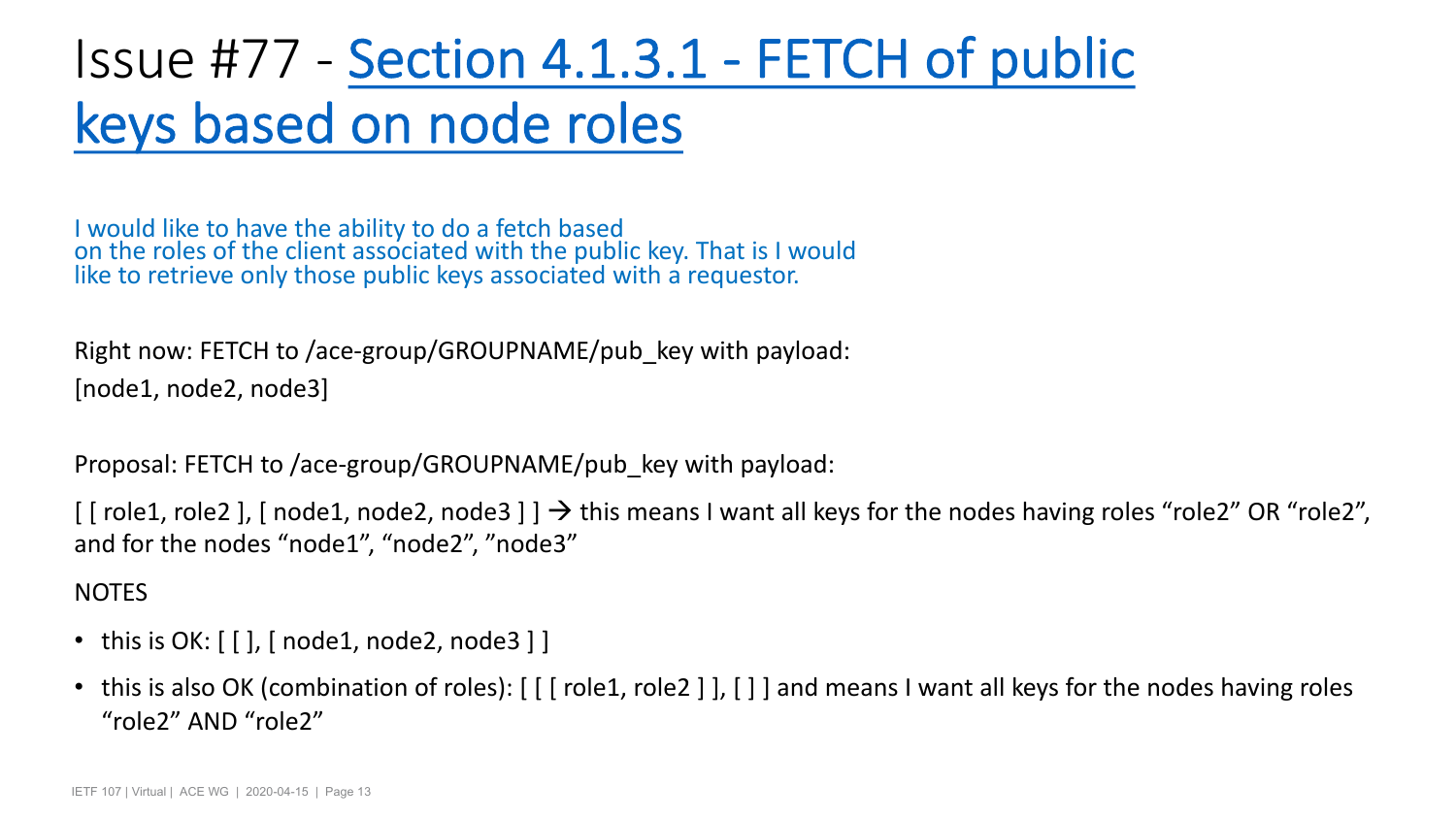#### Issue #84 - Section 4.3 - Two expiration for the key material

In section 4.3 - I don't know if this is worth while thinking not. There may want to be two different expiration in the system. When you stop sending using the ke stop receiving using the keying material. These values contingent on a "key revocation" event as well. The a new group parameter with a default value set by

- "Contingent on a key revocation event"?
- Easy to add.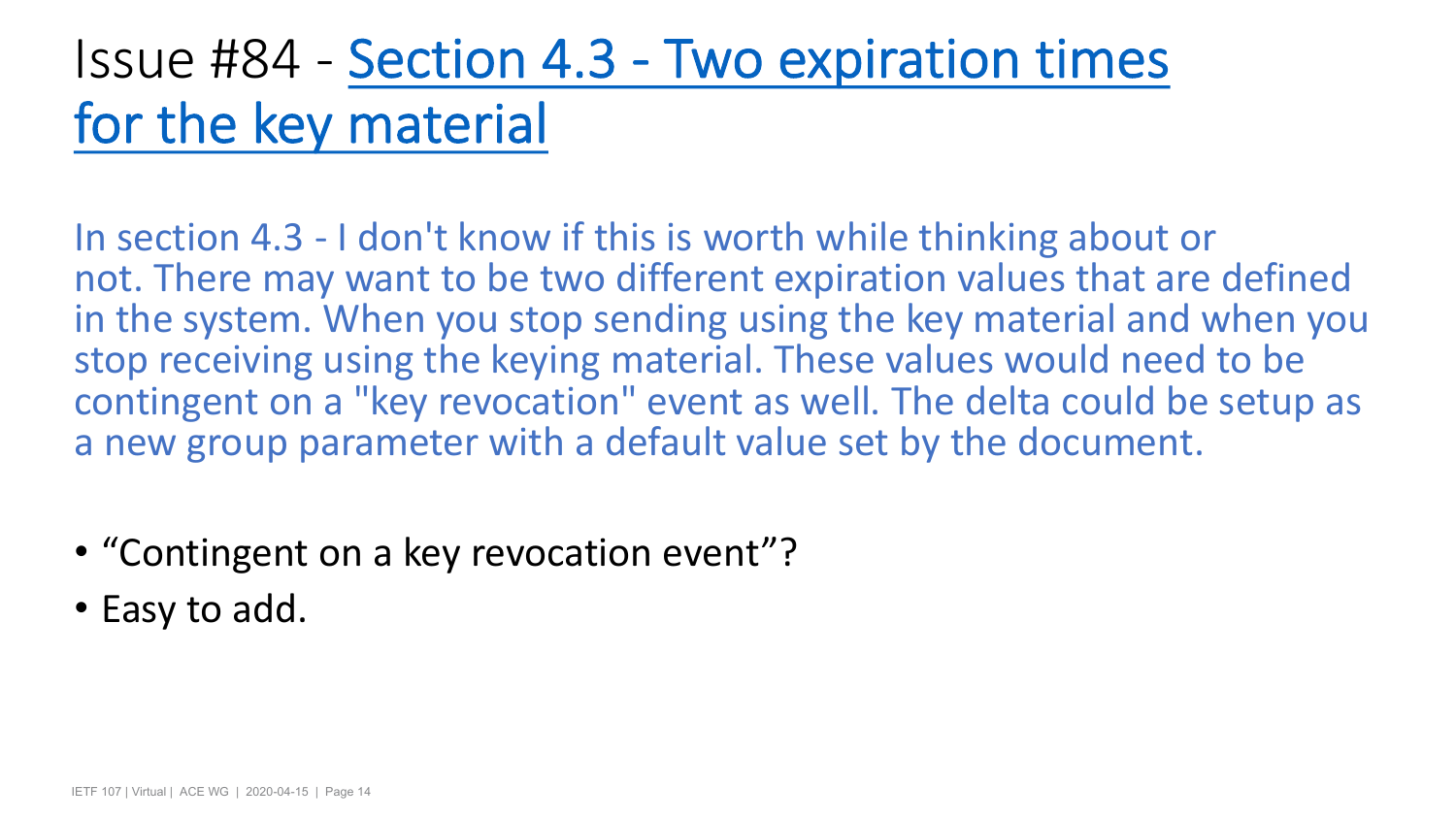#### Issue #90 - Section 8 - Admit encod

In term of the name, what about doing the encod

Are you talking about registering ace-groupcomm that, and all the ace-groupcomm parameters are only for Easy to do.

Is this something we want to add?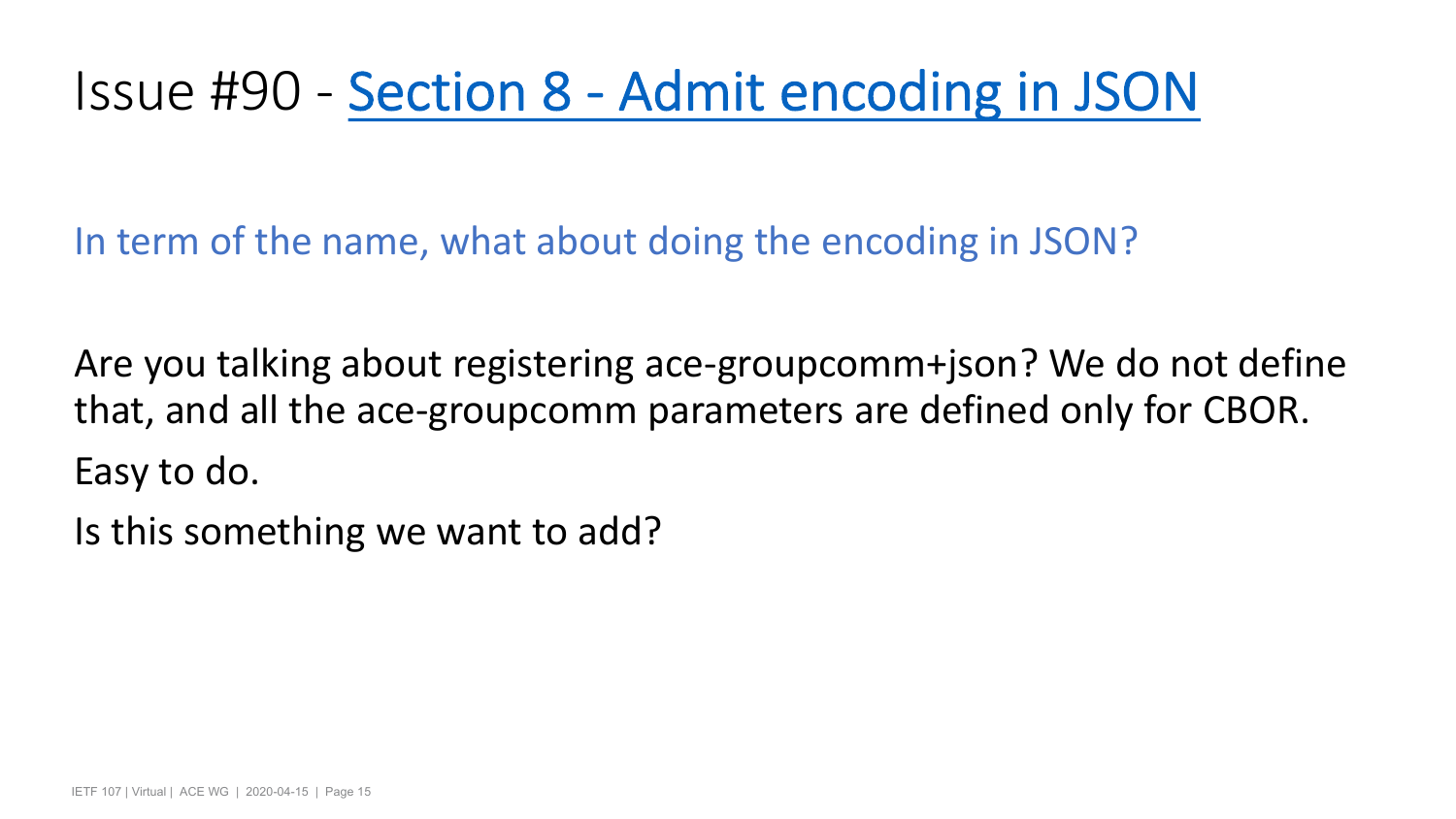# Issue #91 - Role/functionality of "pr<br>signature checker"

You do not need to be a member of the group (i.e. has<br>to get the public keys, so there is no need to define su<br>access to the pub-key resource (by getting authorized<br>those.

- Added considerations about that in the text.
- Application profiles can still define a role for those (ace-CSCORE)
- Anything we need to add?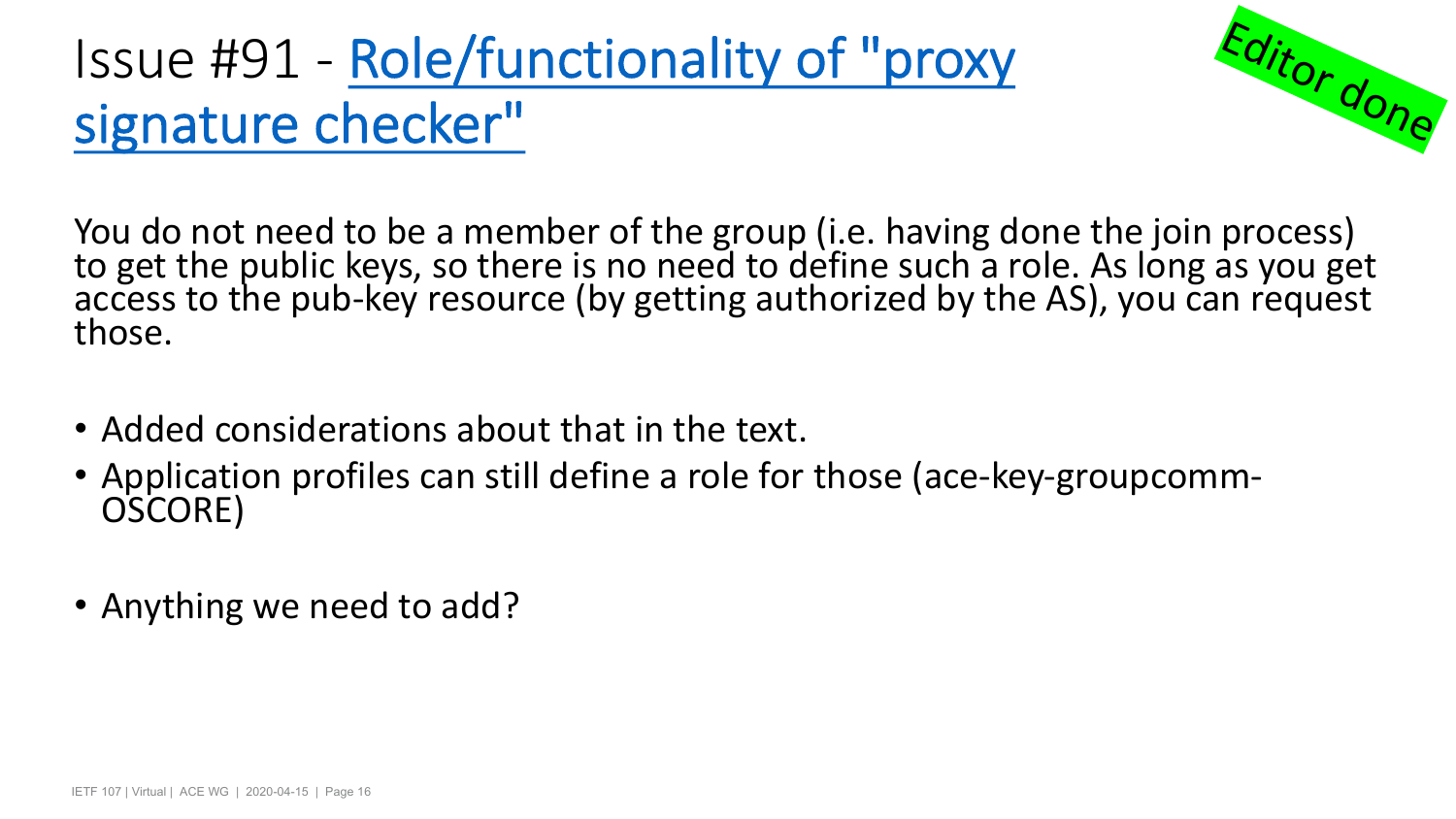# Any other issue you'd like to bring up?

(in particular from the editor done if you think the resolution is not sufficient)